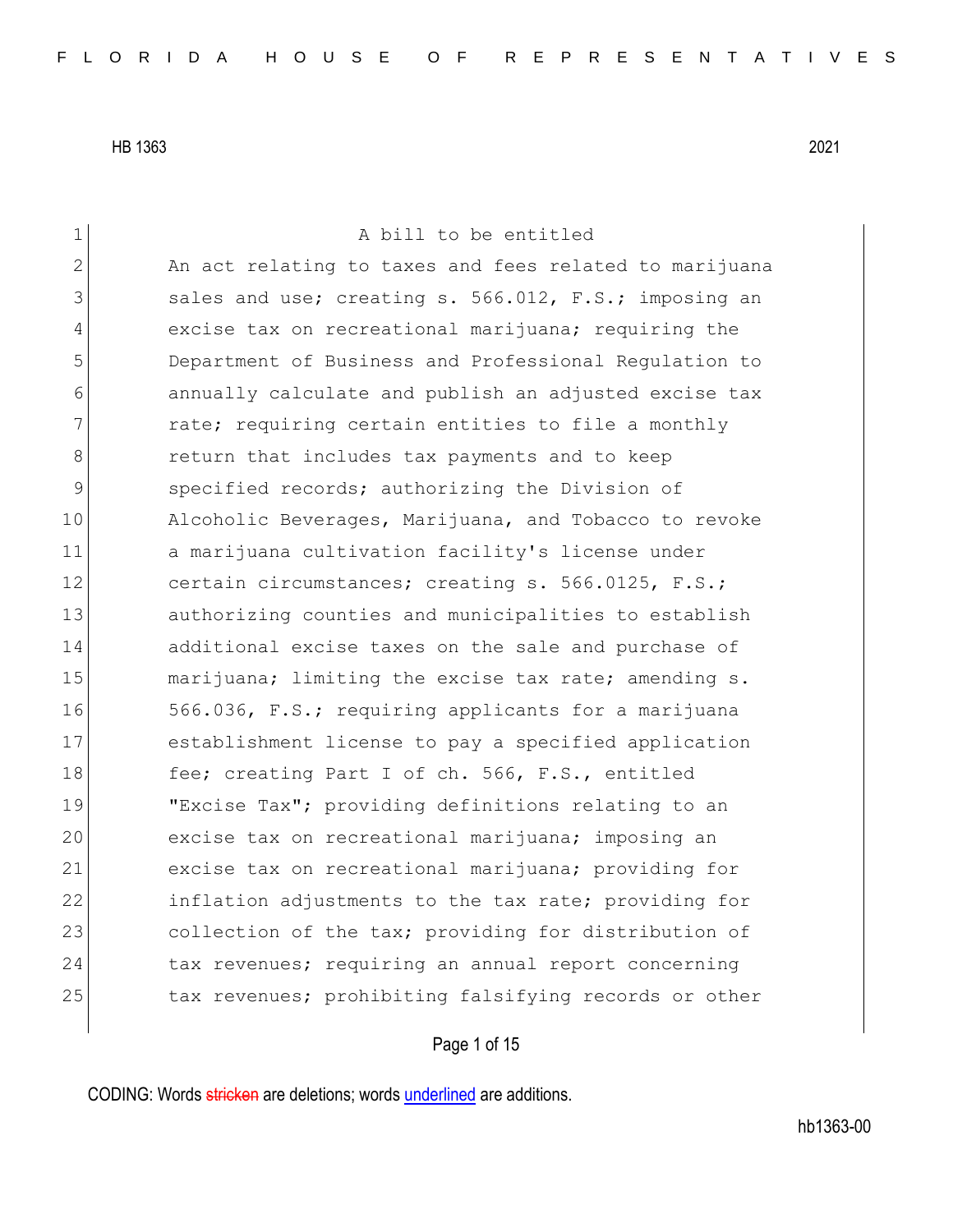| 26 | violations; providing criminal penalties; amending s.          |
|----|----------------------------------------------------------------|
| 27 | 566.036, F.S.; authorizing an application fee for              |
| 28 | marijuana establishments; amending s. 566.037, F.S.;           |
| 29 | conforming provisions to changes made by the act;              |
| 30 | providing for rulemaking concerning application fees;          |
| 31 | amending s. 943.0586, F.S., as created by HB 343;              |
| 32 | requiring applicants for a certificate of eligibility          |
| 33 | of expunction for certain criminal history records to          |
| 34 | pay a specified fee to the Department of Law                   |
| 35 | Enforcement for placement in a specified trust fund;           |
| 36 | providing an exception; providing contingent effective         |
| 37 | dates.                                                         |
| 38 |                                                                |
| 39 | Be It Enacted by the Legislature of the State of Florida:      |
| 40 |                                                                |
| 41 | Section 1. Section 566.012, Florida Statutes, is created       |
| 42 | to read:                                                       |
| 43 | 566.012 Excise tax on marijuana.-                              |
| 44 | An excise tax is imposed on the sale or transfer of<br>(1)     |
| 45 | marijuana from a marijuana cultivation facility to a retail    |
| 46 | marijuana store or marijuana product manufacturing facility.   |
| 47 | Each marijuana cultivation facility shall pay an excise tax at |
| 48 | the rate of \$50 per ounce, or proportionate part thereof, on  |
| 49 | marijuana that is sold or transferred from a marijuana         |
| 50 | cultivation facility pursuant to part II.                      |
|    |                                                                |

Page 2 of 15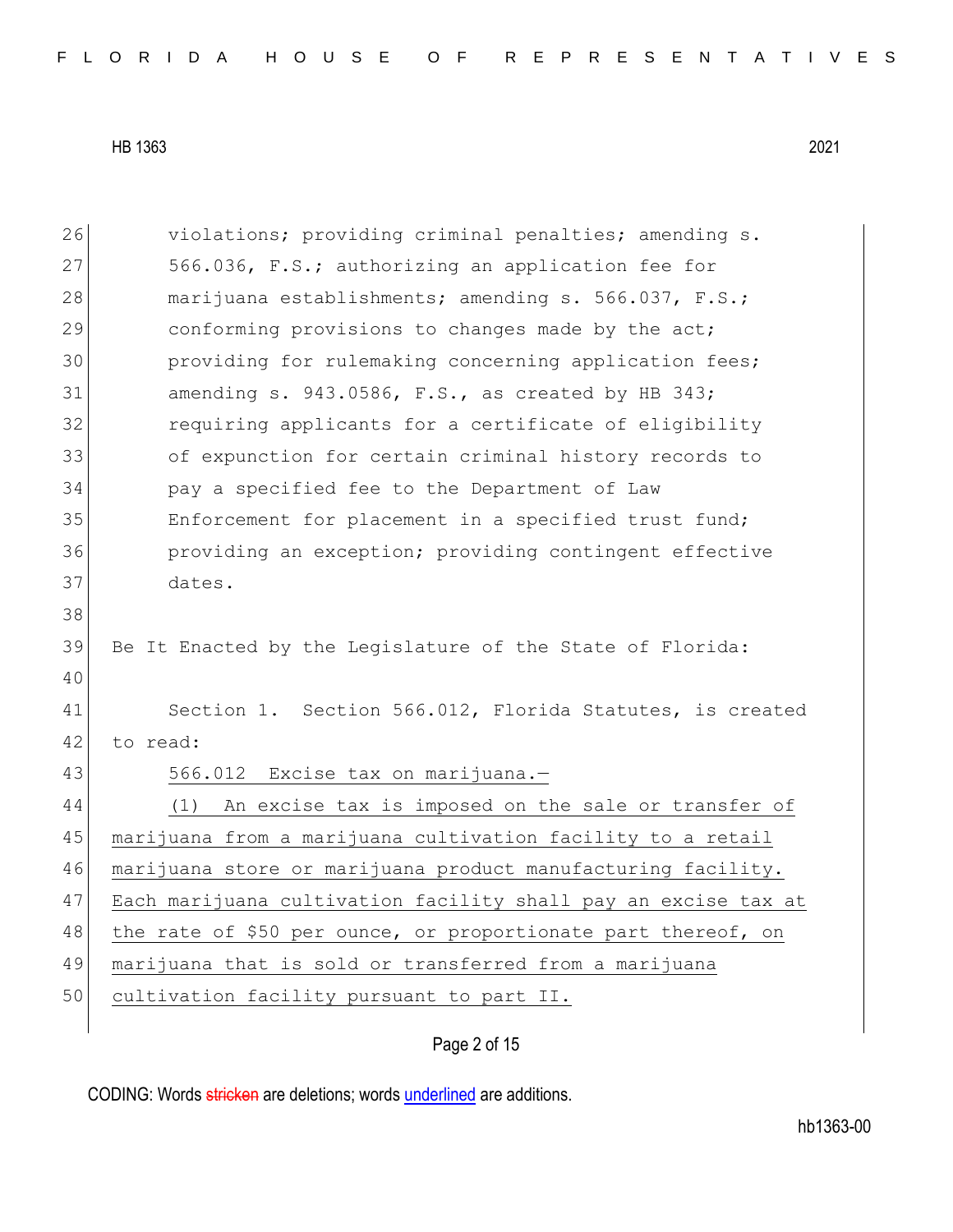51 (2) The excise tax rate under subsection (1) shall be 52 adjusted annually for inflation. 53 (a) Beginning in 2022, on or about February 15 of each 54 year, the department shall calculate the adjusted excise tax 55 rate by multiplying the rate in effect on the calculation date 56 by an inflation index computed as provided in paragraph (b). The 57 adjusted rate must be rounded to the nearest penny and become 58 effective on the first day of July immediately after the 59 calculation. The division shall publish the annually adjusted 60 excise tax rate and shall provide all necessary forms and 61 reports. 62 (b) The inflation index is the Consumer Price Index for 63 All Urban Consumers, U.S. City Average, or successor reports, as 64 reported by the United States Department of Labor, Bureau of 65 Labor Statistics, for the calendar year ending December 31 66 immediately before the calculation date, divided by the Consumer 67 Price Index for the previous calendar year. The inflation index 68 may not be less than 1. 69  $(3)$  (a) A marijuana cultivation facility subject to the 70 licensing requirement of s. 566.036 shall file, on or before the 71 last day of each month, a return on a form prescribed and 72 furnished by the division, together with payment of the tax due 73 under this section. The return must report all marijuana 74 products held, purchased, manufactured, brought in, or caused to 75 be brought in from outside the state or shipped or transported

Page 3 of 15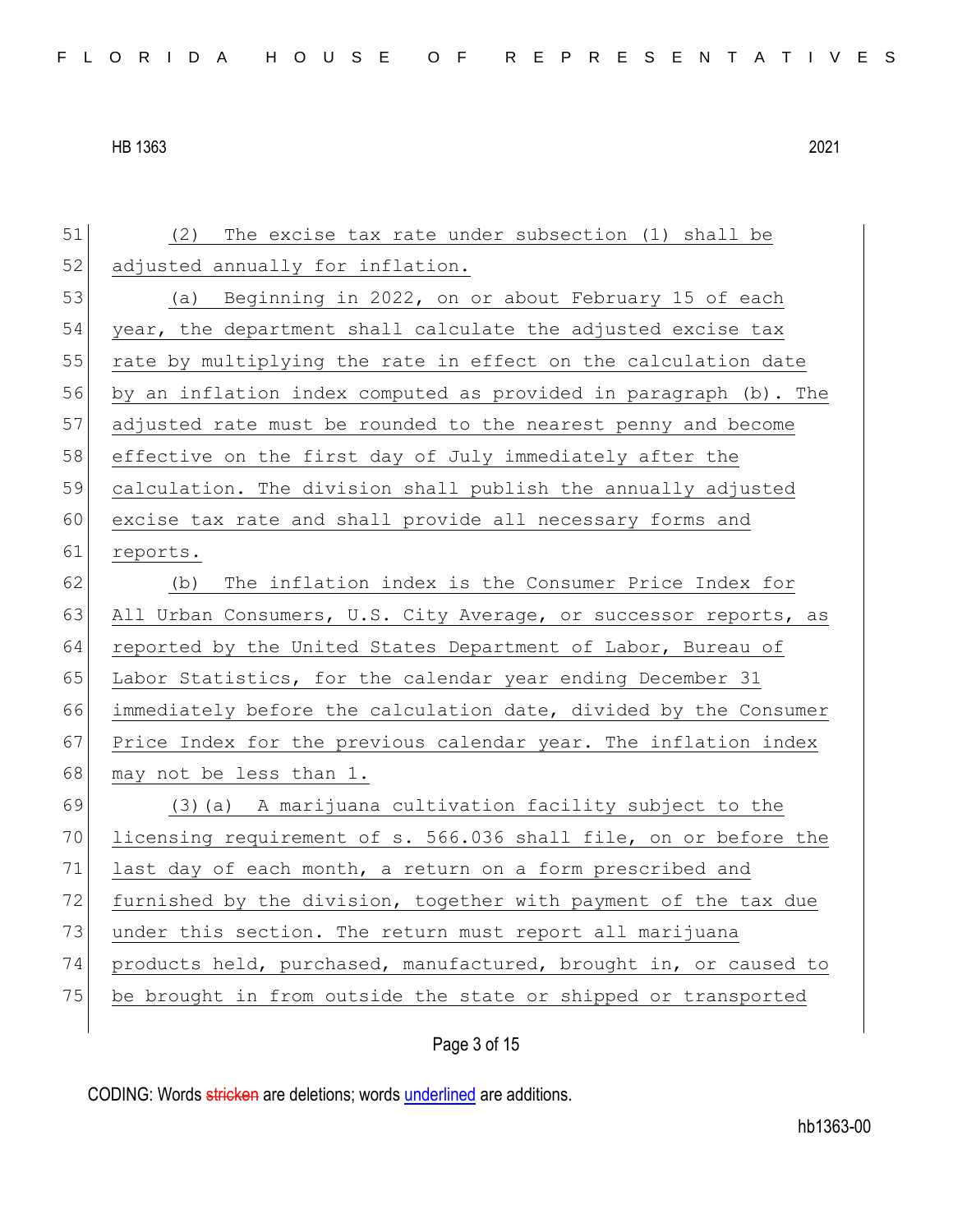76 to a retail marijuana store or marijuana product manufacturing 77 facility within the state during the previous calendar month. A 78 marijuana cultivation facility shall keep a complete and 79 accurate record at its principal place of business to 80 substantiate all receipts and sales of marijuana products. 81 (b) The return must include further information as the 82 division may prescribe. Tax previously paid on marijuana 83 products that are returned to a marijuana establishment because 84 the product has become unfit for use, sale, or consumption and 85 for marijuana products that are returned to a marijuana 86 cultivation facility that are subsequently destroyed by the 87 marijuana cultivation facility may be taken as a credit on a 88 subsequent return. The division may either witness the 89 destruction of the product or may accept another form of proof 90 that the product has been destroyed by the marijuana cultivation 91 facility. 92 (c) A person who is not a marijuana cultivation facility 93 licensed under s. 566.036 who imports, receives, or otherwise 94 acquires marijuana products for use or consumption in the state 95 from a person other than a licensed marijuana cultivation 96 facility shall file, on or before the last day of the month 97 after each month in which marijuana products were acquired, a 98 return on a form prescribed by the division together with 99 payment of the tax imposed by this section at the rate provided 100 in subsection (1). The return must report the quantity of

Page 4 of 15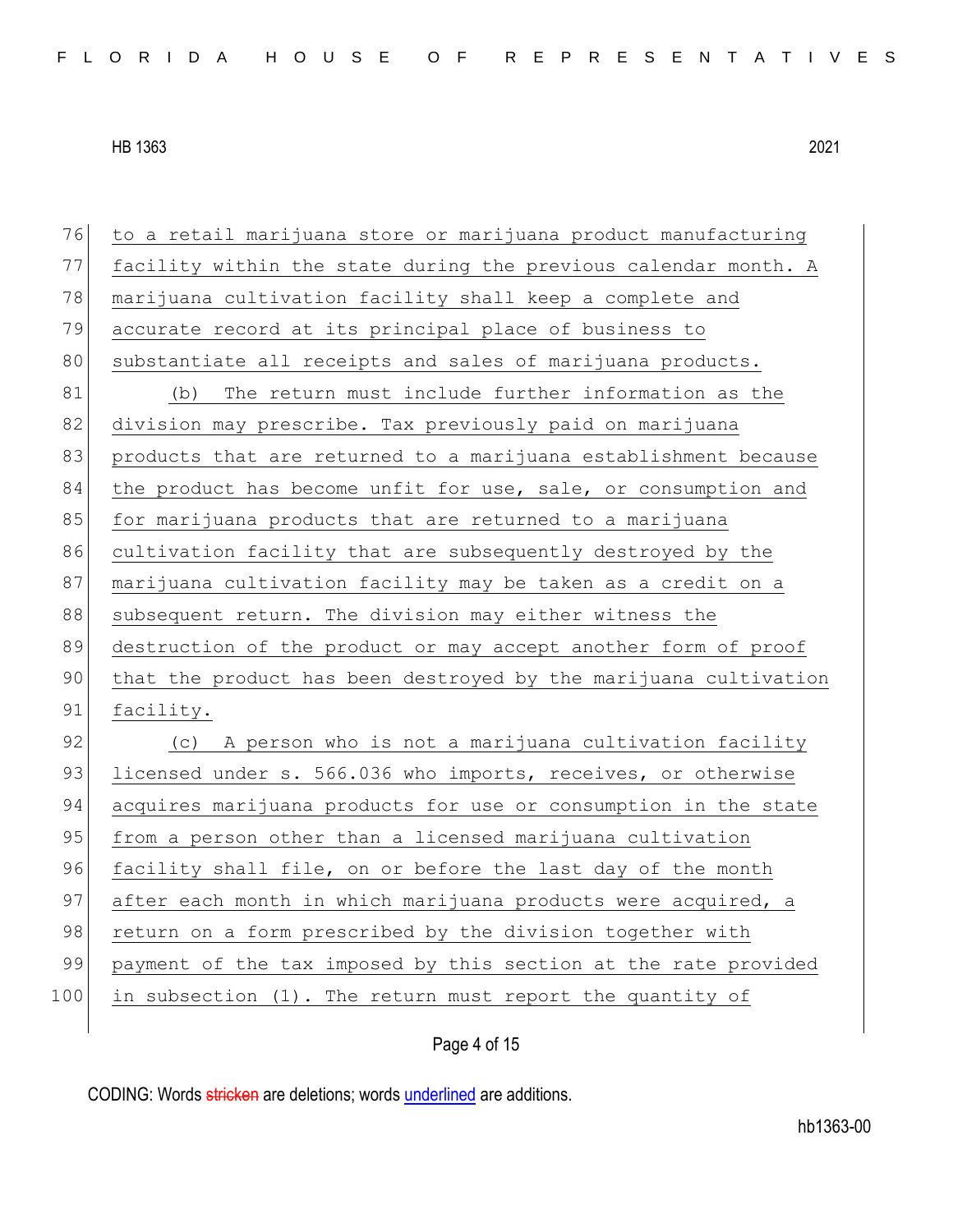| 101 | marijuana products imported, received, or otherwise acquired    |
|-----|-----------------------------------------------------------------|
| 102 | from a person other than a licensed marijuana cultivation       |
| 103 | facility during the previous calendar month and additional      |
| 104 | information that the division may require.                      |
| 105 | If a marijuana cultivation facility fails to make tax<br>(4)    |
| 106 | payments as required by this section, the division may revoke   |
| 107 | the marijuana cultivation facility's license.                   |
| 108 | Section 2. Section 566.0125, Florida Statutes, is created       |
| 109 | to read:                                                        |
| 110 | 566.0125 County or municipality excise taxes. - A county or     |
| 111 | municipality may establish additional excise taxes for the sale |
| 112 | or purchase of marijuana, but the tax rate may not exceed 15    |
| 113 | percent.                                                        |
| 114 | Section 3. Subsection (12) is added to section 566.036,         |
| 115 | Florida Statutes, as created by HB 1361, 2021 Regular Session,  |
| 116 | to read:                                                        |
| 117 | 566.036 Licensing of marijuana establishments.-                 |
| 118 | (12) An applicant for a marijuana establishment license         |
| 119 | shall pay an application fee not to exceed \$5,000, as set by   |
| 120 | rule.                                                           |
| 121 | Section 4. This section shall take effect on the same date      |
| 122 | that HB 291 or similar legislation takes effect, if such        |
| 123 | legislation is adopted in the same legislative session or an    |
| 124 | extension thereof and becomes a law, part I of chapter 566,     |
| 125 | Florida Statutes, as created by HB 291, is renumbered as Part   |
|     |                                                                 |

Page 5 of 15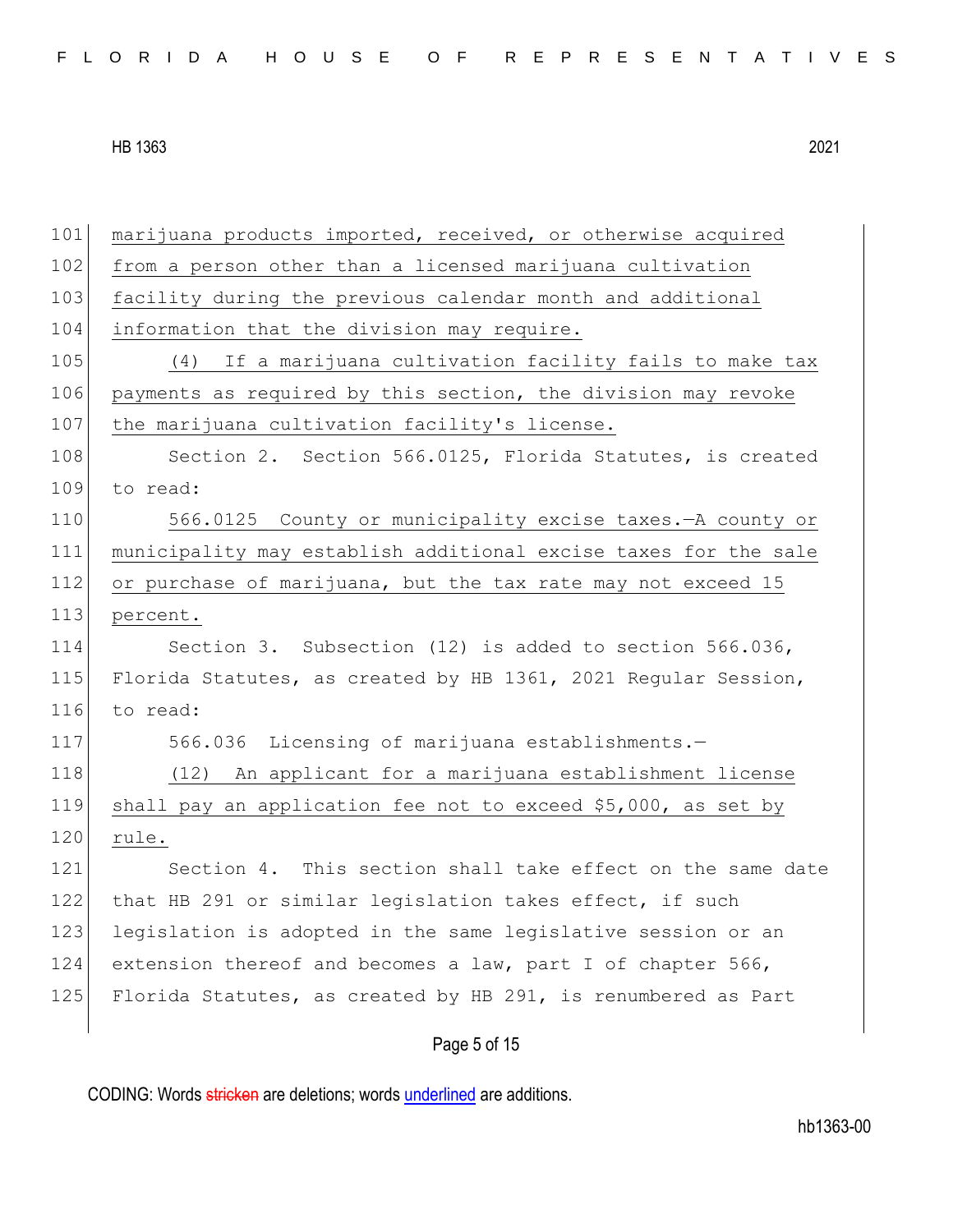| FLORIDA HOUSE OF REPRESENTATIVES |  |
|----------------------------------|--|
|----------------------------------|--|

126 II, and a new Part I of that chapter, consisting of sections 127 566.011 through 566.015, is created to read: 128 CHAPTER 566 129 RECREATIONAL MARIJUANA 130 PART I 131 EXCISE TAX 132 133 566.011 Definitions.—As used in this part, the term: 134 (1) "Department" means the Department of Business and 135 Professional Regulation. 136 (2) "Division" means the Division of Alcoholic Beverages, 137 Marijuana, and Tobacco of the department. 138 (3) "Marijuana" means all parts of the plant of the genus 139 cannabis, whether growing or not, the seeds thereof, the resin 140 extracted from any part of the plant, and every compound, 141 manufacture, salt, derivative, mixture, or preparation of the 142 plant, its seeds, or its resin, including marijuana concentrate. 143 The term does not include industrial hemp, fiber produced from 144 the stalks, oil, cake made from the seeds of the plant, 145 sterilized seed of the plant that is incapable of germination, 146 or the weight of any ingredient combined with marijuana to 147 prepare topical or oral administrations, food, drink, or any 148 other product. 149 (4) "Marijuana cultivation facility" means an entity 150 licensed to cultivate, prepare, and package and sell marijuana

Page 6 of 15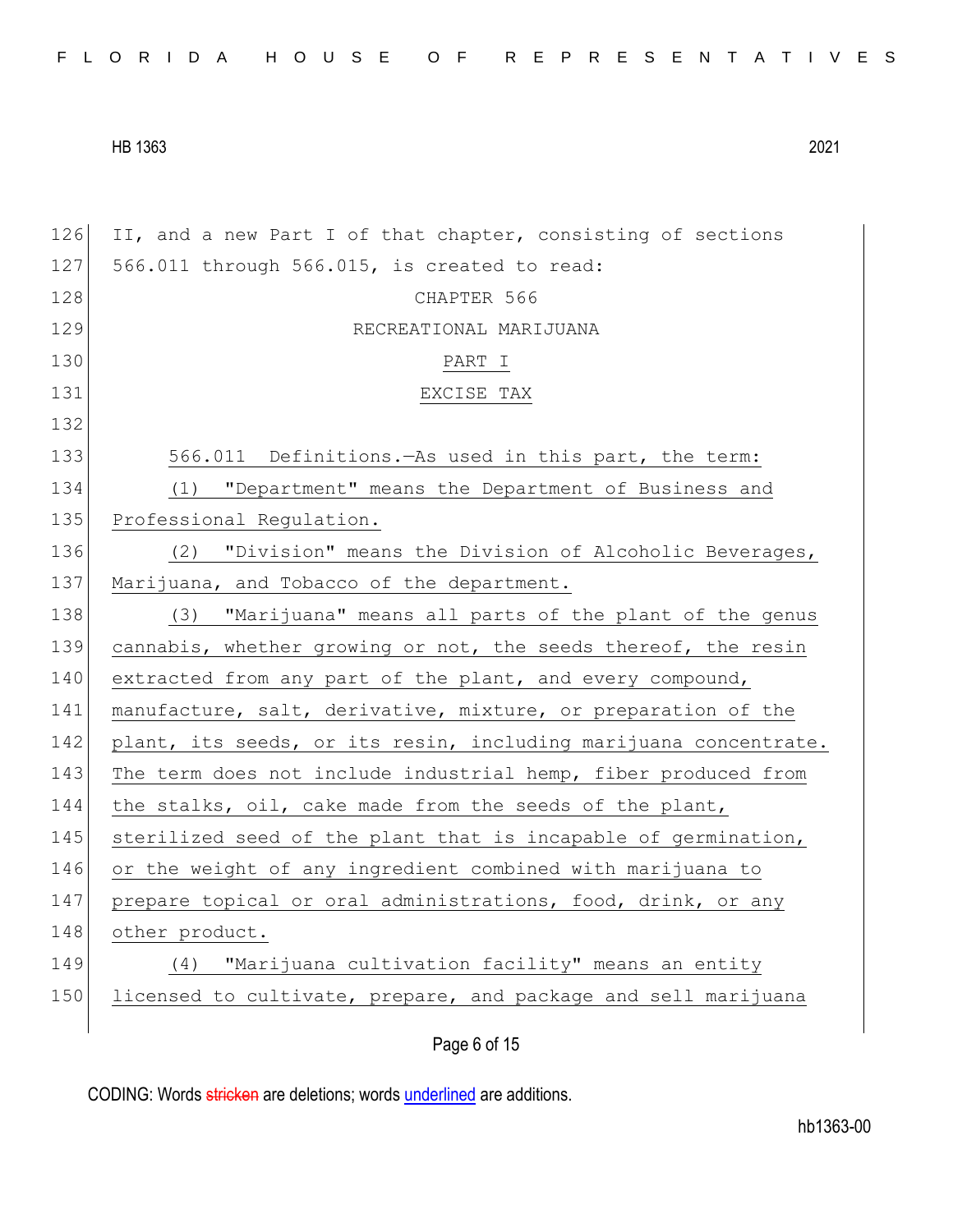151 to retail marijuana stores, to marijuana product manufacturing 152 facilities, and to other marijuana cultivation facilities, but 153 not to consumers. 154 (5) "Marijuana establishment" means a marijuana 155 cultivation facility, marijuana testing facility, marijuana 156 product manufacturing facility, or retail marijuana store. 157 (6) "Marijuana product manufacturing facility" means an 158 entity licensed to: 159 (a) Purchase marijuana; 160 (b) Manufacture, prepare, and package marijuana products; 161 or 162 (c) Sell marijuana and marijuana products to other 163 marijuana product manufacturing facilities and to retail 164 marijuana stores, but not to consumers. 165 (7) "Marijuana products" means concentrated marijuana and 166 products that consist of marijuana and other ingredients and are 167 intended for use or consumption, including, but not limited to, 168 edible products, ointments, and tinctures. 169 (8) "Marijuana testing facility" means an entity licensed  $170$  to analyze and certify the safety and potency of marijuana. 171 (9) "Retail marijuana store" means an entity licensed to 172 purchase marijuana from a marijuana cultivation facility and 173 marijuana products from a marijuana product manufacturing 174 facility and to sell marijuana and marijuana products to 175 consumers.

Page 7 of 15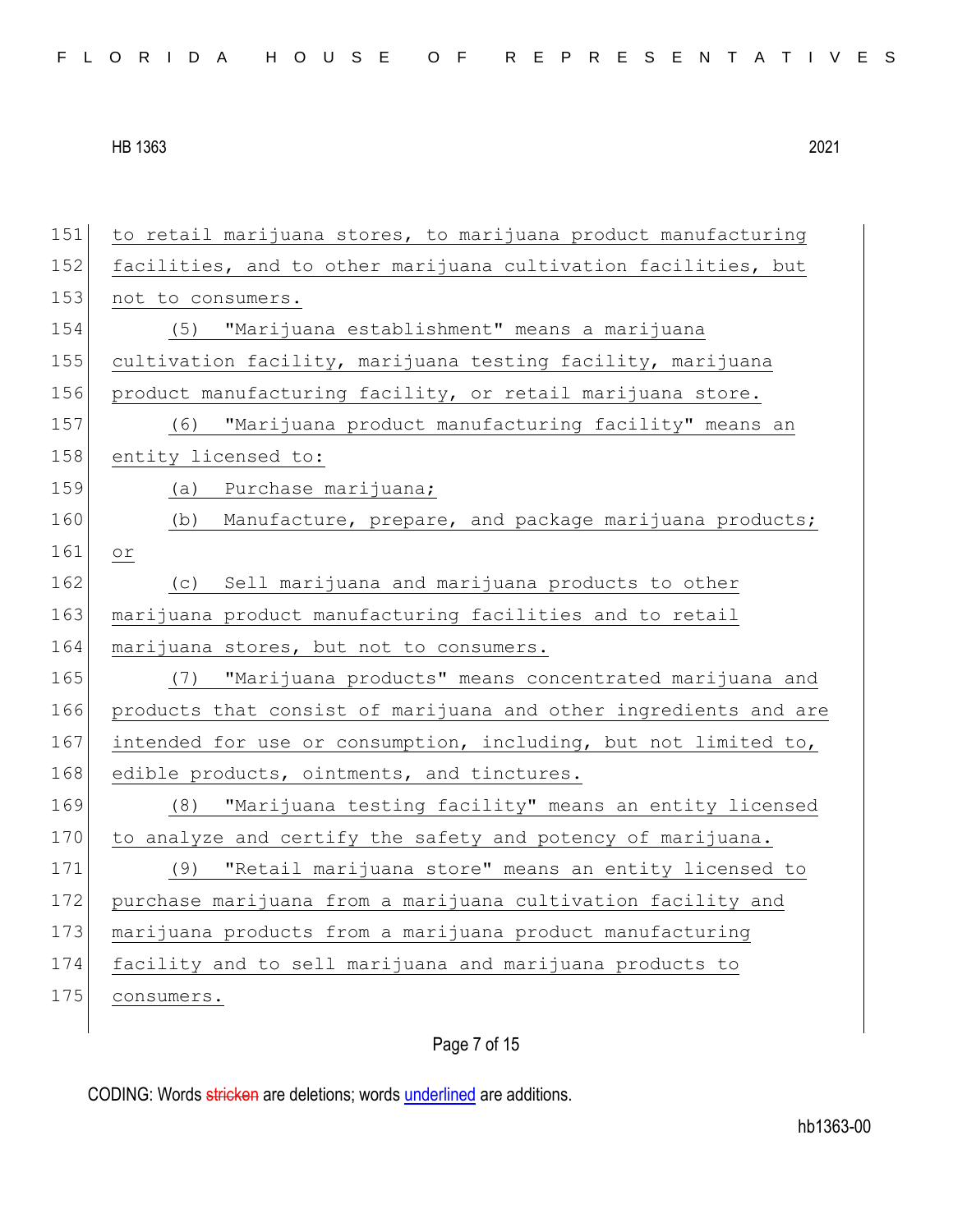176 566.012 Excise tax on marijuana.-177 (1) An excise tax is imposed on the sale or transfer of 178 | marijuana from a marijuana cultivation facility to a retail 179 marijuana store or marijuana product manufacturing facility. 180 Each marijuana cultivation facility shall pay an excise tax at 181 the rate of \$50 per ounce, or proportionate part thereof, on 182 marijuana that is sold or transferred from a marijuana 183 cultivation facility pursuant to part II. 184 (2) The excise tax rate under subsection (1) shall be 185 adjusted annually for inflation. 186 (a) Beginning in 2023, on or about February 15 of each 187 year, the department shall calculate the adjusted excise tax 188 rates by multiplying the rates in effect on the calculation date 189 by an inflation index computed as provided in paragraph (b). The 190 adjusted rates must be rounded to the nearest penny and become 191 effective on the first day of July immediately after the 192 calculation. The division shall publish the annually adjusted 193 excise tax rates and shall provide all necessary forms and 194 reports. 195 (b) The inflation index is the Consumer Price Index for 196 All Urban Consumers, U.S. City Average, or successor reports, as 197 reported by the United States Department of Labor, Bureau of 198 Labor Statistics, for the calendar year ending on December 31 199 immediately before the calculation date, divided by the Consumer 200 Price Index for the previous calendar year. The inflation index

Page 8 of 15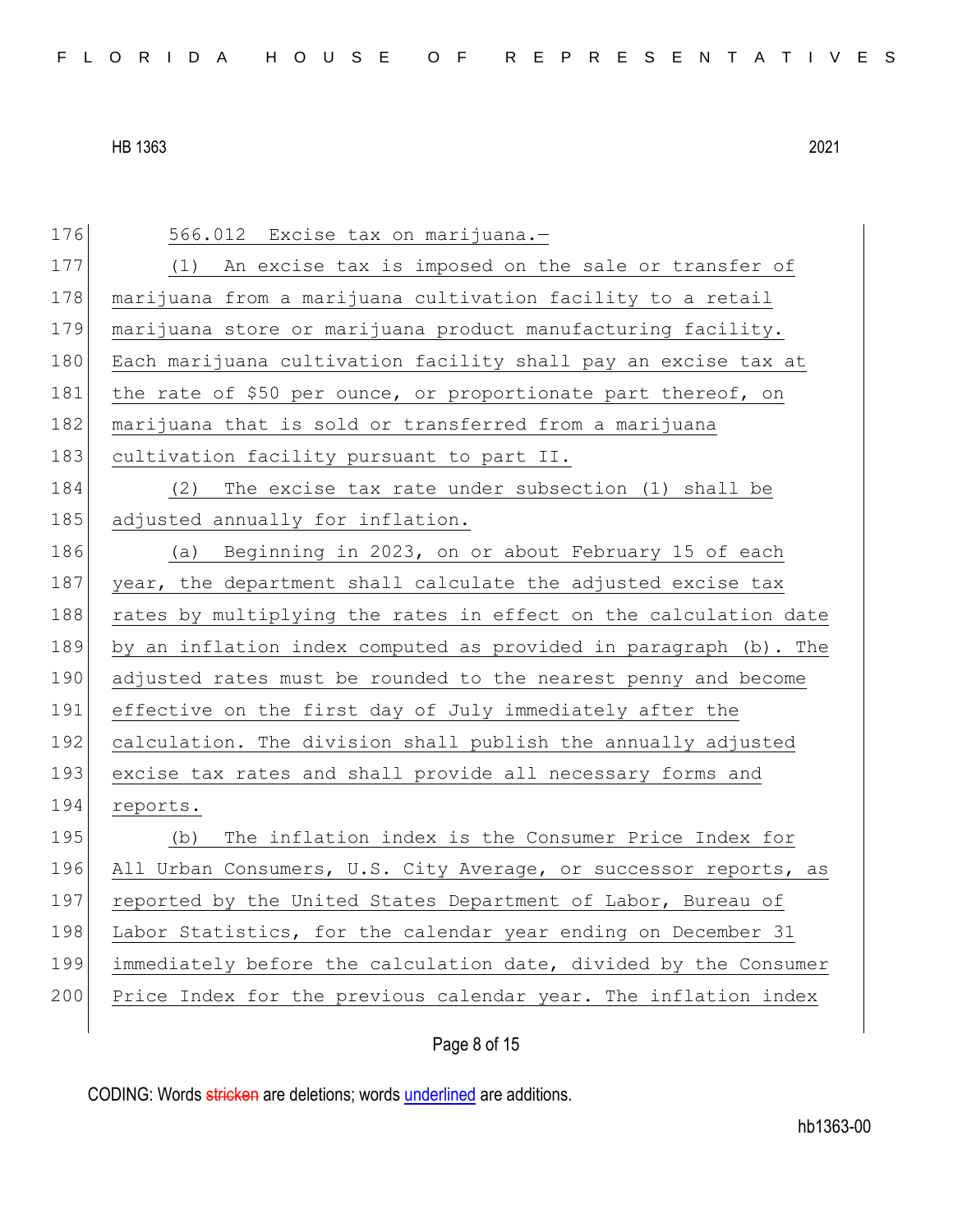201 may not be less than one.

202  $(c)$  1. A marijuana cultivation facility subject to the 203 licensing requirement of s. 566.036 shall file, on or before the 204 last day of each month, a return on a form prescribed and 205 furnished by the division together with payment of the tax due 206 under this part. The return must report all marijuana products 207 held, purchased, manufactured, brought in, or caused to be 208 brought in from outside the state or shipped or transported to a 209 retail marijuana store or marijuana product manufacturing 210 facility within the state during the previous calendar month. A 211 marijuana cultivation facility shall keep a complete and 212 accurate record at its principal place of business to 213 substantiate all receipts and sales of marijuana products. 214 2. The return must include further information as the 215 division may prescribe. Tax previously paid on marijuana 216 products that are returned to a marijuana establishment because 217 the product has become unfit for use, sale, or consumption and 218 for marijuana products that are returned to a marijuana 219 cultivation facility that are subsequently destroyed by the 220 | marijuana cultivation facility may be taken as a credit on a 221 subsequent return. The division may either witness the 222 destruction of the product or may accept another form of proof 223 that the product has been destroyed by the marijuana cultivation 224 facility. 225 3. A person who is not a marijuana cultivation facility

# Page 9 of 15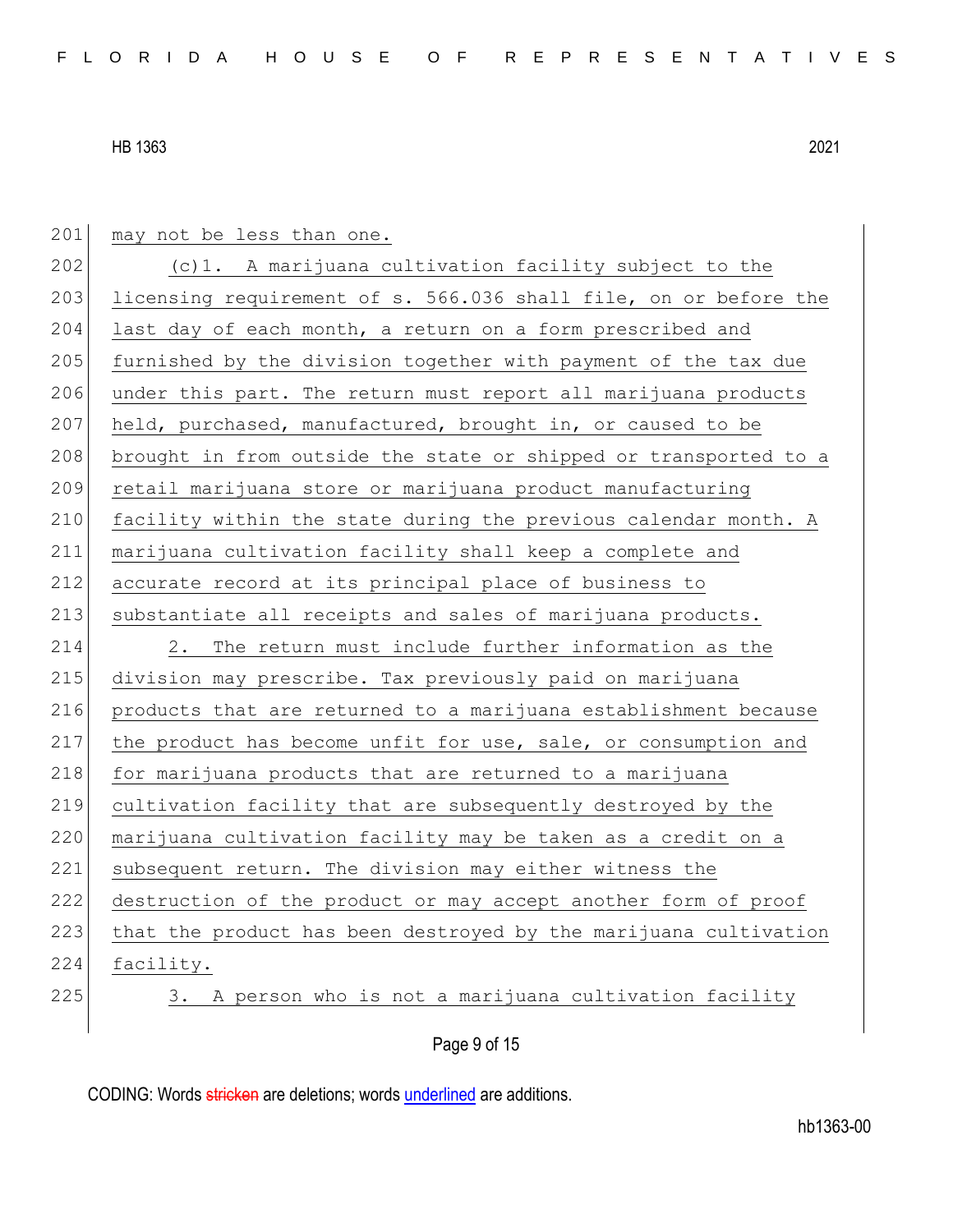226 licensed pursuant to s. 566.036 who imports, receives, or 227 otherwise acquires marijuana products for use or consumption in 228 the state from a person other than a licensed marijuana 229 cultivation facility shall file, on or before the last day of 230 the month after each month in which marijuana products were 231 acquired, a return on a form prescribed by the division together 232 with payment of the tax imposed by this part at the rate 233 provided in subsection (1). The return must report the quantity 234 of marijuana products imported, received, or otherwise acquired 235 from a person other than a licensed marijuana cultivation 236 facility during the previous calendar month and additional 237 information that the division may require. 238 (d) If a marijuana cultivation facility fails to make tax 239 payments as required by this section, the division may revoke 240 the marijuana cultivation facility's license. 241 566.013 Distribution of revenues.—Revenues derived from 242 the tax imposed by this part must be credited to the Child Care 243 Trust Fund. On or before the last day of each month, the Chief 244 Financial Officer shall transfer 15 percent of the revenue 245 received by the division during the preceding month pursuant to 246 the tax imposed by s. 566.012 to the Alcoholic Beverage, 247 Marijuana, and Tobacco Trust Fund established under s. 561.025. 248 On or before the last day of each month, the Chief Financial 249 Officer shall transfer the remainder of the revenues to the 250 Child Care Trust Fund.

Page 10 of 15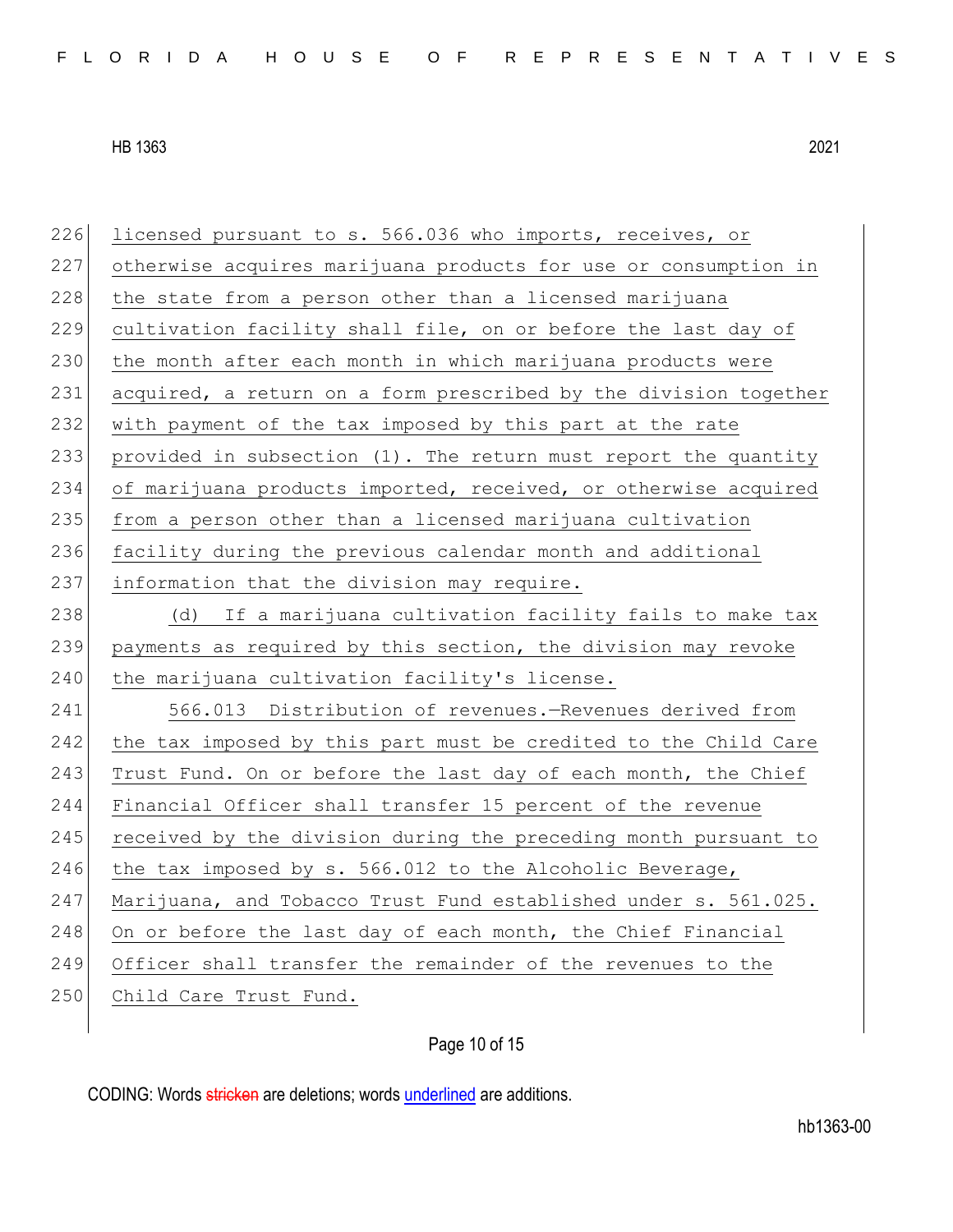251 566.014 Annual report.—The division shall report annually 252 beginning January 30, 2023, the amount of tax revenue collected 253 pursuant to s. 566.012 and the amount distributed pursuant to s. 254 561.025(3) to the appropriations committees of each house of the 255 Legislature. 256 566.015 Violations.-Any person willfully and knowingly 257 making any false entries in any records required under this part 258 or willfully violating any of the provisions of the this part, 259 concerning the excise tax herein provided for commits a felony 260 of the third degree, punishable as provided in s. 775.082, s. 261 775.083, or s. 775.084. 262 Section 5. This section shall take effect on the same date 263 that HB 291 or similar legislation takes effect, if such 264 legislation is adopted in the same legislative session or an 265 extension thereof and becomes a law, subsection (1) of section 266 566.036, Florida Statutes, as created by HB 291, is amended, to  $267$  read: 268 566.036 Licensing of marijuana establishments. 269 (1) An applicant for a marijuana establishment license 270 shall file an application in the form required by the division 271 for the type of marijuana establishment license sought, along 272 with the application fee, not to exceed  $$5,000$ , as set by rule. 273 An applicant may apply for and be granted more than one type of 274 marijuana establishment license, except that a person licensed 275 as a marijuana testing facility may not hold another marijuana

## Page 11 of 15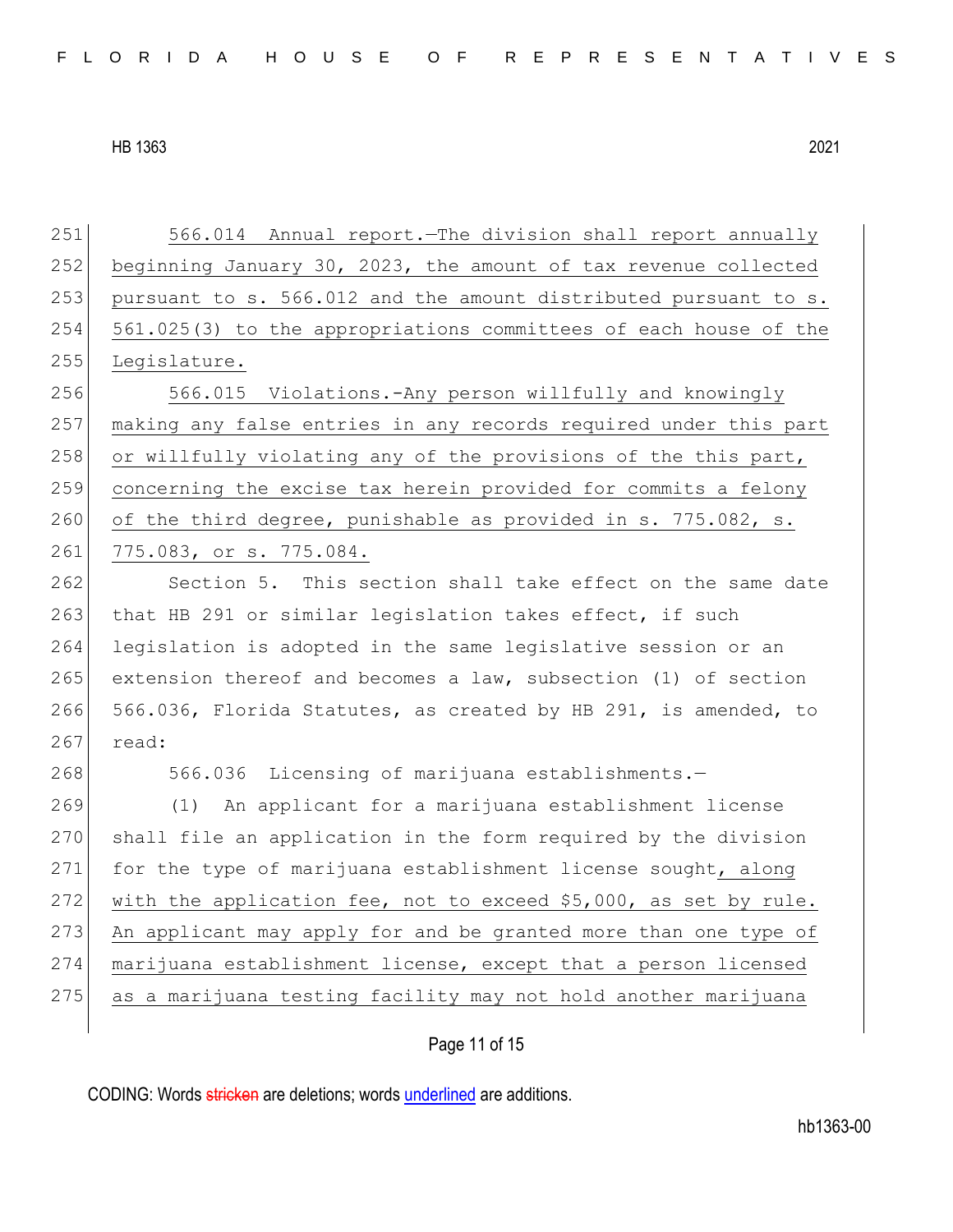276 establishment license. The division shall begin accepting and 277 processing applications by August 1, 2022. 278 Section 6. This section shall take effect on the same date 279 that HB 291 or similar legislation takes effect, if such 280 legislation is adopted in the same legislative session or an 281 extension thereof and becomes a law, paragraph (d) of subsection 282 (2) of section 566.037, Florida Statutes, as created by HB 291, 283 is amended to read: 284 566.037 Local control.-285 (2) If a locality does not prohibit the operation of a 286 marijuana establishment pursuant to subsection (1), the 287 following apply: 288 289 (d) If the division does not issue a license to an 290 applicant within 90 days after receipt of the application filed 291 in accordance with s. 566.036 and does not notify the applicant 292 of the specific reason for denial, in writing and within 90 days 293 after receipt of the application, the applicant may resubmit its 294 application directly to the locality and the locality may issue 295 an annual license to the applicant. A locality issuing a license 296 to an applicant shall do so within 90 days after receipt of the 297 resubmitted application unless the locality finds, and notifies 298 the applicant, that the applicant is not in compliance with an 299 ordinance, rule, or regulation made pursuant to s. 566.035 or 300 paragraph (b) in effect at the time the application is

### Page 12 of 15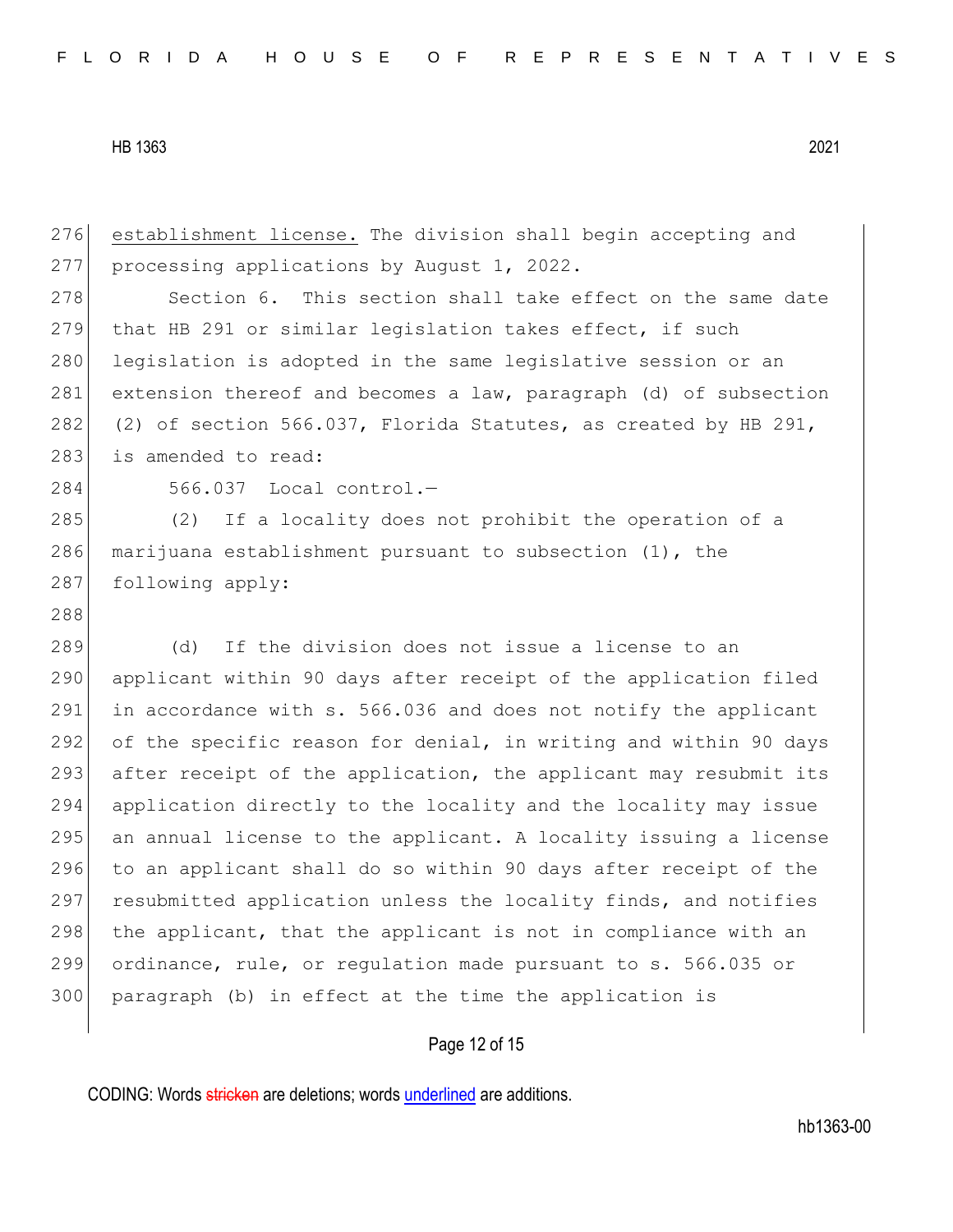resubmitted. The locality shall notify the division if the 302 locality issues an annual license to the applicant. If an application is submitted to a locality under this paragraph, the division shall forward to the locality the application fee paid by the applicant to the division upon request by the locality. 306 Section 7. This section shall take effect on the same date that HB 291 or similar legislation takes effect, if such 308 legislation is adopted in the same legislative session or an extension thereof and becomes a law, paragraph (b) of subsection (2) of section 6 of HB 291, is amended to read: Rulemaking.—This section shall take effect upon this act becoming a law. (2) Rules adopted pursuant to this section must include: (b) The form and content of applications for each type of 315 marijuana establishment license, and registration renewal forms, and renewal fee schedules, except that an application, licensing, or renewal fee may not exceed \$5,000. 318 Section 8. This section shall take effect on the same date that HB 343 or similar legislation takes effect, if such legislation is adopted in the same legislative session or an extension thereof and becomes a law, paragraph (a) of subsection (3) of section 943.0586, Florida Statutes, as created by HB 343 or other similar legislation enacted in the 2021 Regular Session or an extension thereof and which becomes a law, is amended to read:

Page 13 of 15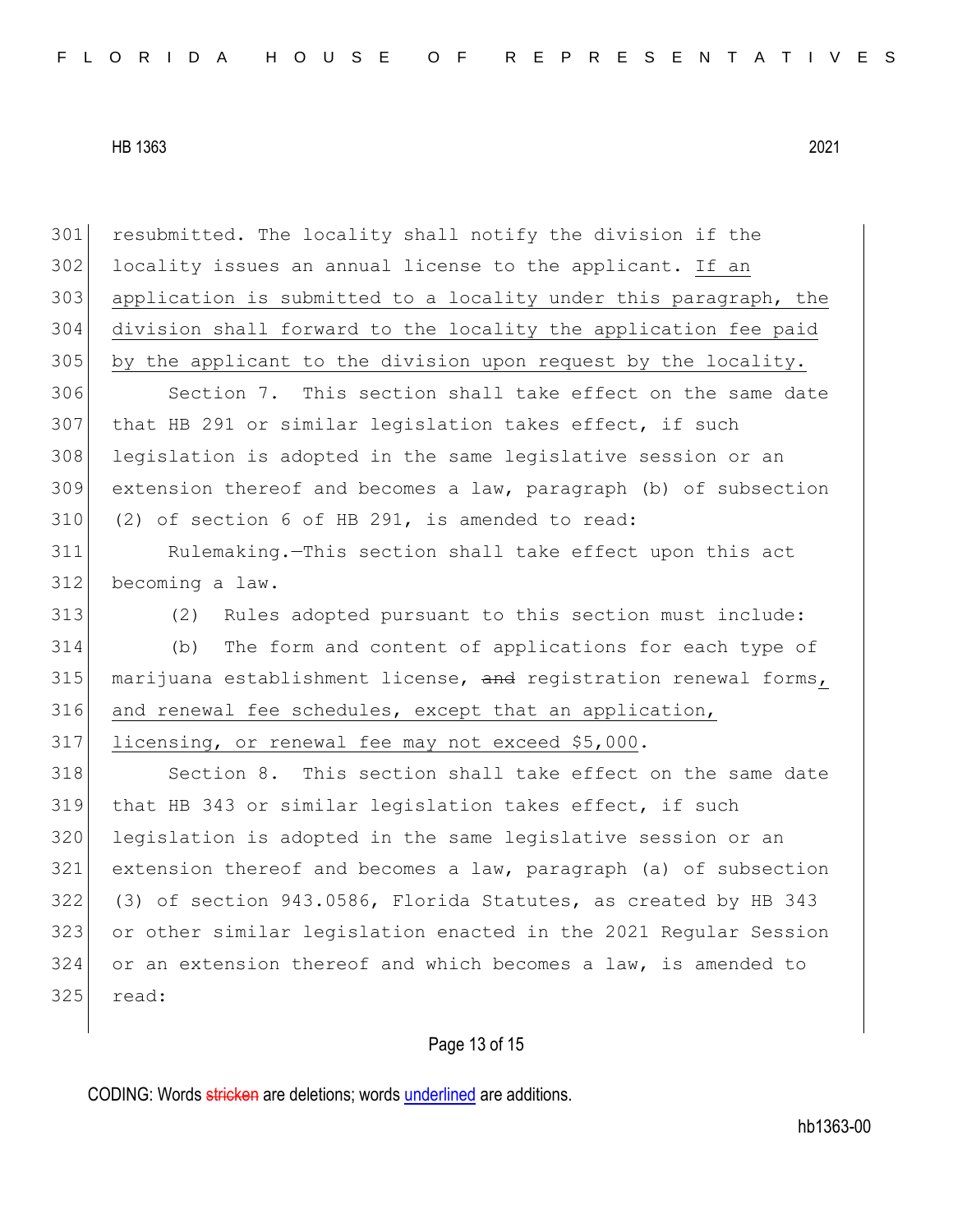326 943.0586 Cannabis expunction.—

 (3) CERTIFICATE OF ELIGIBILITY.—Before petitioning a court to expunge a criminal history record under this section, a person seeking to expunge a criminal history record must apply 330 to the department for a certificate of eligibility for expunction. The department shall adopt rules to establish procedures for applying for and issuing a certificate of eligibility for expunction.

334 (a) The department shall issue a certificate of 335 eligibility for expunction to a person who is the subject of a 336 criminal history record under this section, if that person:

337 1. Satisfies the eligibility criteria in subsection  $(2)$ ;

 2. Has submitted to the department a written certified statement from the appropriate state attorney or statewide prosecutor which confirms the criminal history record complies 341 with the criteria in subsection  $(2)$ ; and

342 3. Has submitted to the department a certified copy of the 343 disposition of the charge to which the petition to expunge 344 pertains; and

345 4. Remits a \$75 processing fee to the department for 346 placement in the Department of Law Enforcement Operating Trust 347 Fund, unless the executive director waives the fee.

348 Section 9. Except as otherwise provided herein, this act 349 shall take effect on the same date that HB 1361 or similar  $350$  legislation takes effect, if such legislation is adopted in the

### Page 14 of 15